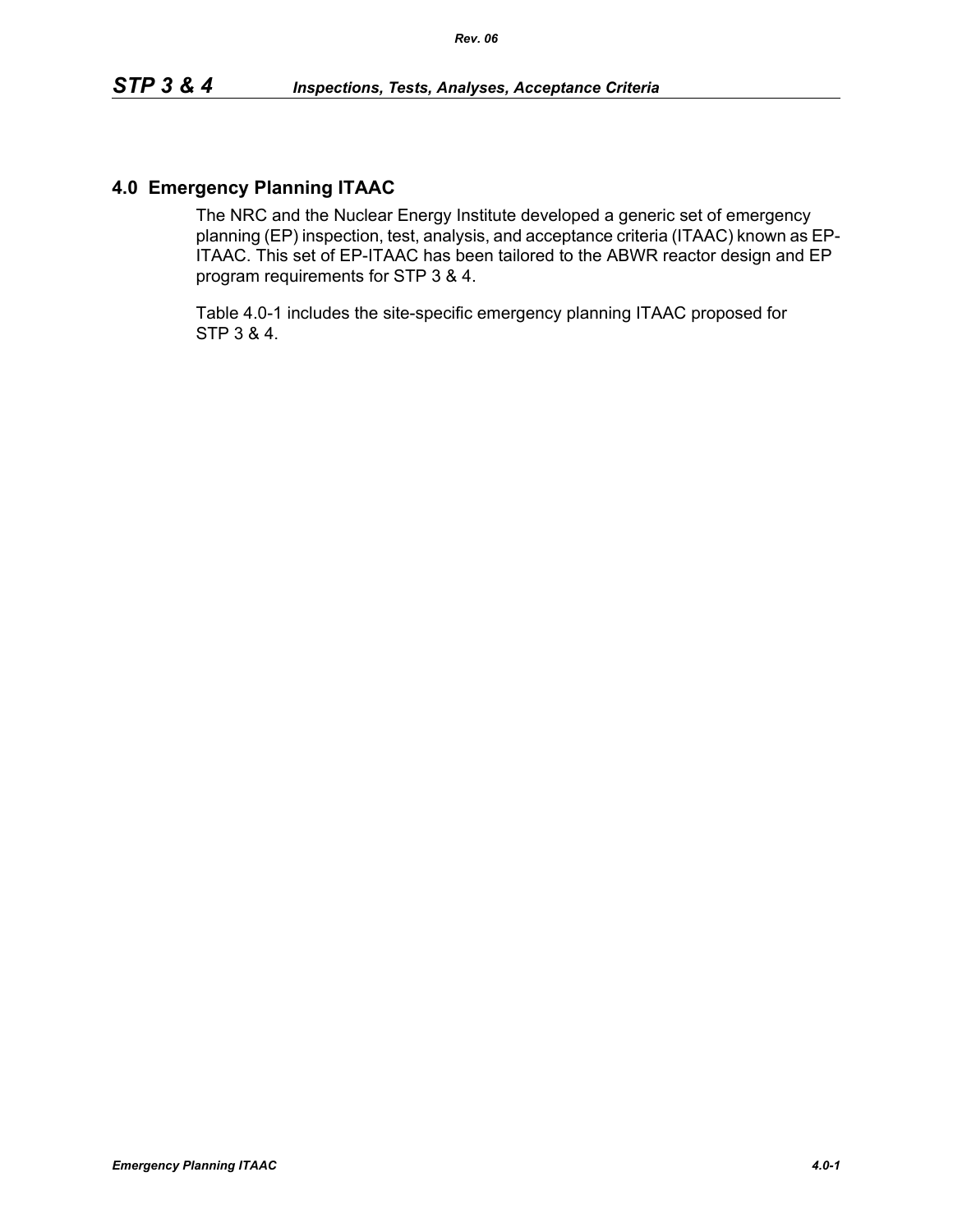| <b>EP Program Elements</b>                                                                                                                                                    | <b>Inspections, Tests,</b><br><b>Analyses</b>                                                       | <b>Acceptance Criteria</b>                                                                                                                                                                                                                                                                                                               |
|-------------------------------------------------------------------------------------------------------------------------------------------------------------------------------|-----------------------------------------------------------------------------------------------------|------------------------------------------------------------------------------------------------------------------------------------------------------------------------------------------------------------------------------------------------------------------------------------------------------------------------------------------|
| 1.0 Assignment of<br>Responsibility-<br><b>Organizational Control</b>                                                                                                         |                                                                                                     |                                                                                                                                                                                                                                                                                                                                          |
| 1.1 The staff exists to provide 24-<br>hour per day emergency response<br>and manning of communications<br>links, including continuous<br>operations for a protracted period. | 1.1 An inspection of the<br>implementing<br>procedures or staffing<br>rosters will be<br>performed. | 1.1 The staff exists to provide 24-hour<br>per day emergency response and<br>manning of communications links,<br>including continuous operations for a<br>protracted period.<br>The procedurally identified On shift<br><b>Emergency Response Organization</b><br>(ERO) Communicator is available for<br>Units 3 & 4 on a 24 hour basis. |
| 2.0 Onsite Emergency Response<br>Organization                                                                                                                                 |                                                                                                     |                                                                                                                                                                                                                                                                                                                                          |
| 2.1 The staff exists to provide<br>minimum and augmented on-shift<br>staffing levels, consistent with<br>Table B-1 of NUREG-0654/FEMA-<br>REP-1, Rev. 1.                      | 2.1 An inspection of the<br>implementing<br>procedures or staffing<br>rosters will be<br>performed. | 2.1 The staff exists to provide<br>minimum and augmented onshift<br>staffing levels, consistent with Table<br>B-1 of NUREG-0654/ FEMA-REP-1,<br>Rev. 1.                                                                                                                                                                                  |
|                                                                                                                                                                               |                                                                                                     | The Emergency Plan Table C-1 and<br>procedurally identified staffing<br>personnel are available for Units 3 & 4<br>to conduct their identified<br>responsibilities contained in<br>Emergency Plan Section C.                                                                                                                             |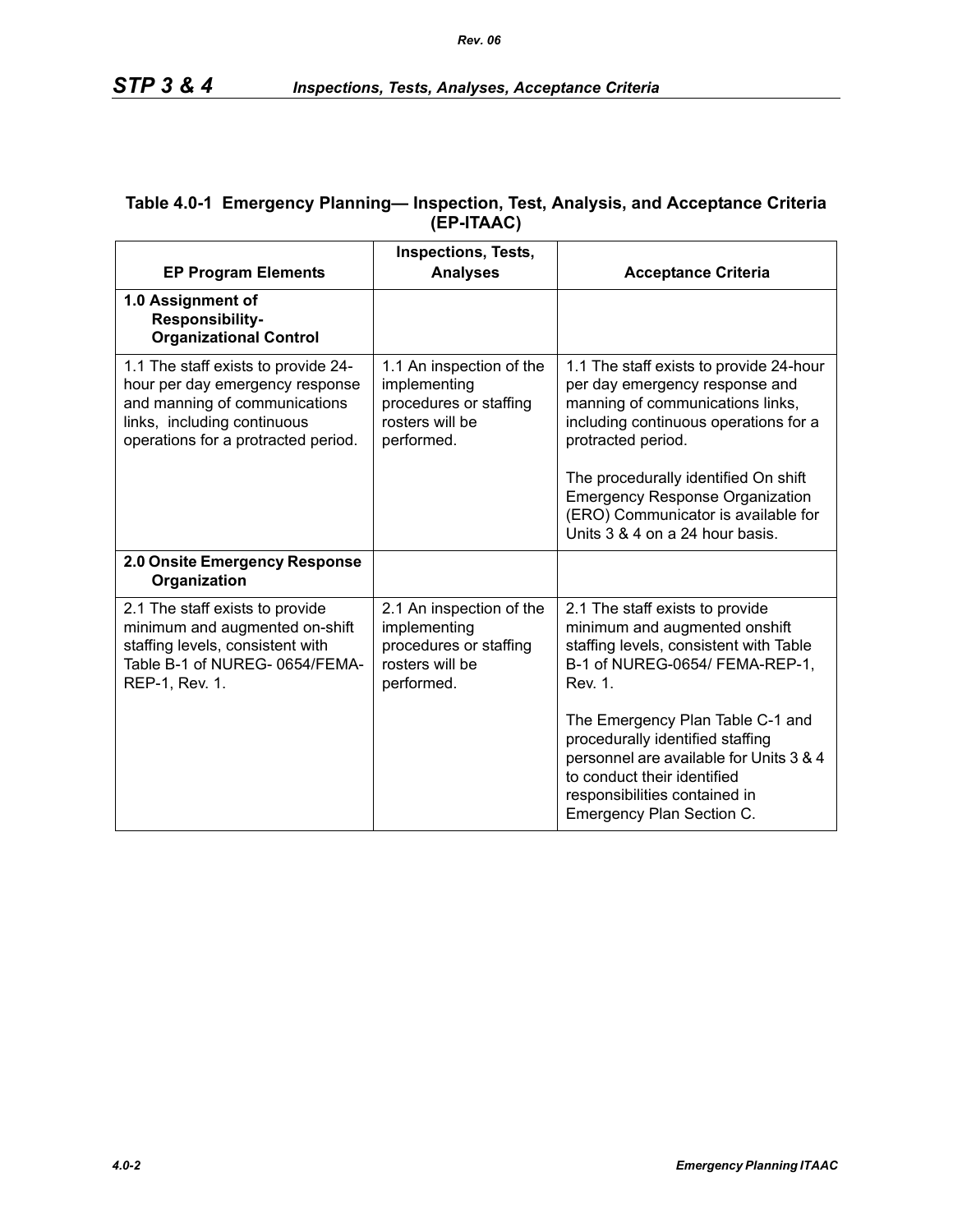| <b>EP Program Elements</b>                                                                                                                                                                                             | <b>Inspections, Tests,</b><br><b>Analyses</b>                                                                                                                                                                                                       | <b>Acceptance Criteria</b>                                                                                                                                                                                                                                                                                                                                                                                                                                           |
|------------------------------------------------------------------------------------------------------------------------------------------------------------------------------------------------------------------------|-----------------------------------------------------------------------------------------------------------------------------------------------------------------------------------------------------------------------------------------------------|----------------------------------------------------------------------------------------------------------------------------------------------------------------------------------------------------------------------------------------------------------------------------------------------------------------------------------------------------------------------------------------------------------------------------------------------------------------------|
| 3.0 Emergency Classification<br><b>System</b>                                                                                                                                                                          |                                                                                                                                                                                                                                                     |                                                                                                                                                                                                                                                                                                                                                                                                                                                                      |
| 3.1 A standard emergency<br>classification and emergency<br>action level (EAL) scheme exists,<br>and identifies facility system and<br>effluent parameters constituting the<br>bases for the classification<br>scheme. | 3.1 An inspection of the<br>Control Room, TSC,<br>and EOF will be<br>performed to verify that<br>it has displays for<br>retrieving facility system<br>and effluent parameters<br>specified in the<br>emergency<br>classification and EAL<br>scheme. | 3.1 The specified parameters are<br>retrievable in the Control Room, TSC,<br>and EOF, and the ranges of the<br>displays encompass the values<br>specified in the emergency<br>classification and EAL scheme.<br>The acceptance testing criteria will be<br>in accordance with Table 2.7.1a Item<br>B Tier 1 Design Certification for the<br>ABWR. Additional data required to<br>support the EAL scheme will be<br>retrievable in the Control Room, TSC,<br>and EOF. |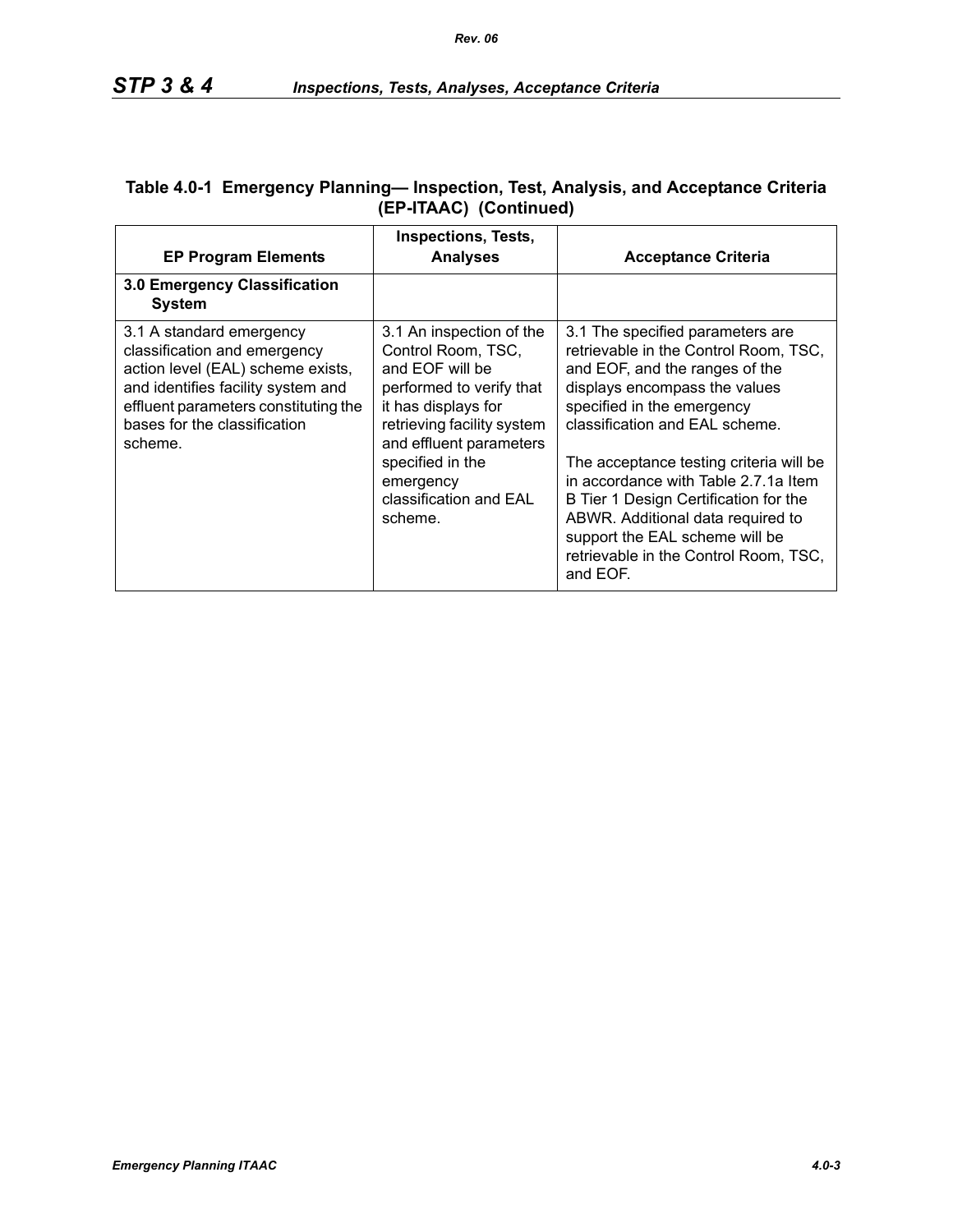|                                                                                                                                                                                                                                                                                                                            | Inspections, Tests,                                                                                     |                                                                                                                                                                                                                  |
|----------------------------------------------------------------------------------------------------------------------------------------------------------------------------------------------------------------------------------------------------------------------------------------------------------------------------|---------------------------------------------------------------------------------------------------------|------------------------------------------------------------------------------------------------------------------------------------------------------------------------------------------------------------------|
| <b>EP Program Elements</b>                                                                                                                                                                                                                                                                                                 | <b>Analyses</b>                                                                                         | <b>Acceptance Criteria</b>                                                                                                                                                                                       |
| 4.0 Notification Methods and<br><b>Procedures</b>                                                                                                                                                                                                                                                                          |                                                                                                         |                                                                                                                                                                                                                  |
| 4.1 The means exists to notify<br>responsible State and local<br>organizations within 15 minutes<br>after the licensee declares an<br>emergency.                                                                                                                                                                           | $4.1 - 4.2$ A test will be<br>performed of the<br>capabilities.                                         | 4.1 The responsible State and local<br>agencies receive notification within 15<br>minutes after the licensee declares a<br>simulated emergency.                                                                  |
| 4.2 The means exists to notify<br>emergency response personnel.                                                                                                                                                                                                                                                            |                                                                                                         | 4.2 The Emergency Notification and<br>Response System (ENRS) activates<br>the global page message delivery<br>system and 95% of the personnel<br>receive the message.                                            |
| <b>5.0 Emergency Communications</b>                                                                                                                                                                                                                                                                                        |                                                                                                         |                                                                                                                                                                                                                  |
| 5.1 The means exists for<br>communications among the control<br>room, TSC, EOF, principal State<br>and local emergency operations<br>centers (EOCs), and radiological<br>field assessment teams.                                                                                                                           | 5.1 -5.2 A test will be<br>performed of the<br>capabilities.                                            | 5.1 Communications are established<br>among the control room, TSC, EOF,<br>principal State and local EOCs, and<br>radiological field assessment teams.                                                           |
| 5.2 The means exists for<br>communications from the control<br>room, TSC, and EOF to the NRC<br>headquarters and regional office<br>EOCs (including establishment of<br>the Emergency Response Data<br>System (ERDS) [or its successor<br>system] between the onsite<br>computer system and the NRC<br>Operations Center.) |                                                                                                         | 5.2 Communications are established<br>from the control room, TSC and EOF<br>to the NRC headquarters and regional<br>office EOCs, and an access port for<br>ERDS [or its successor system] is<br>provided.        |
| 6.0 Emergency Facilities and<br><b>Equipment</b>                                                                                                                                                                                                                                                                           |                                                                                                         |                                                                                                                                                                                                                  |
| 6.1 The licensee has established a<br>TSC and onsite OSC.                                                                                                                                                                                                                                                                  |                                                                                                         | 6.1. See reference ABWR DCD, Tier<br>1, Table 2.17.1.                                                                                                                                                            |
| 6.2 The licensee has established<br>an EOF.                                                                                                                                                                                                                                                                                | 6.2 An inspection of the<br>as-built EOF will be<br>performed, including a<br>test of the capabilities. | 6.2.1 EOF communications<br>equipment is installed, and voice<br>transmission and reception are<br>accomplished with the control room<br>and TSC. The EOF voice is audible<br>and intelligible at each location. |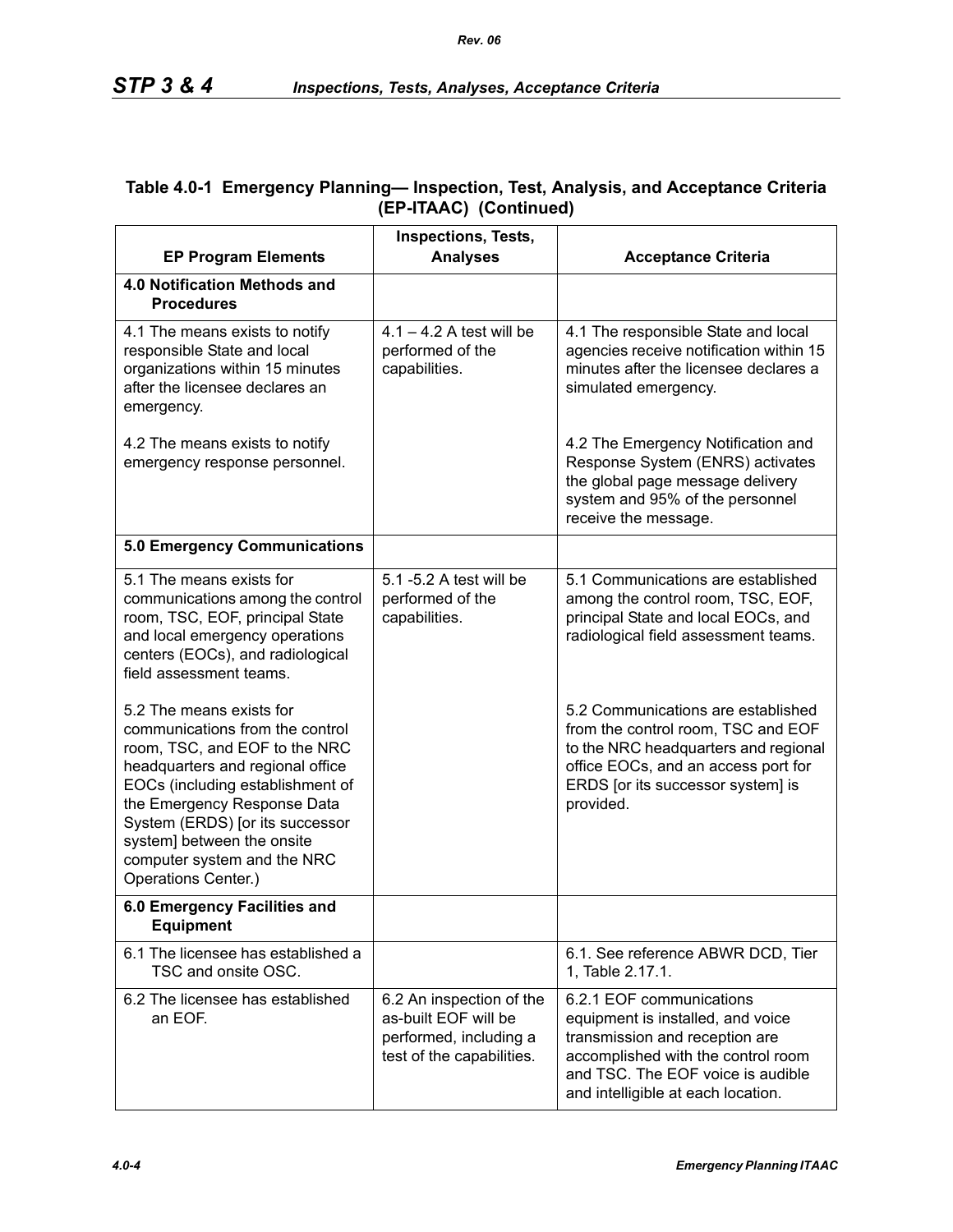| <b>EP Program Elements</b>                                                                                                       | <b>Inspections, Tests,</b><br><b>Analyses</b>                                                                                                      | <b>Acceptance Criteria</b>                                                                                                                                                                                                                                                                                                                                                                                                                                                                                                                                                                             |
|----------------------------------------------------------------------------------------------------------------------------------|----------------------------------------------------------------------------------------------------------------------------------------------------|--------------------------------------------------------------------------------------------------------------------------------------------------------------------------------------------------------------------------------------------------------------------------------------------------------------------------------------------------------------------------------------------------------------------------------------------------------------------------------------------------------------------------------------------------------------------------------------------------------|
|                                                                                                                                  |                                                                                                                                                    | 6.2.2 Displays exist or can be<br>retrieved in the EOF for the plant<br>parameters listed in the reference<br>ABWR DCD, Tier 1, Table 2.7.1a, Item<br>Β.                                                                                                                                                                                                                                                                                                                                                                                                                                               |
| <b>7.0 Accident Assessment</b>                                                                                                   |                                                                                                                                                    |                                                                                                                                                                                                                                                                                                                                                                                                                                                                                                                                                                                                        |
| 7.1 The means exists to provide<br>initial and continuing<br>radiological assessment<br>throughout the course of an<br>accident. | 7.1 A test of the<br>emergency plan will be<br>conducted by<br>performing a drill to<br>verify the capability to<br>perform accident<br>assessment | 7.1 The means exist to provide initial<br>and continuing radiological<br>assessment throughout the course of<br>an accident. Using selected<br>monitoring parameters listed in ABWR<br>DCD Tier 1 Table 2.7.1a, simulated<br>degraded plant conditions are<br>assessed and protective actions are<br>initiated in accordance with the<br>following criteria:<br>A. Accident Assessment and<br>Classification<br>1. Demonstrate the ability to identify<br>initiating conditions, determine<br>emergency action level (EAL)<br>parameters and correctly classify the<br>emergency throughout the drill. |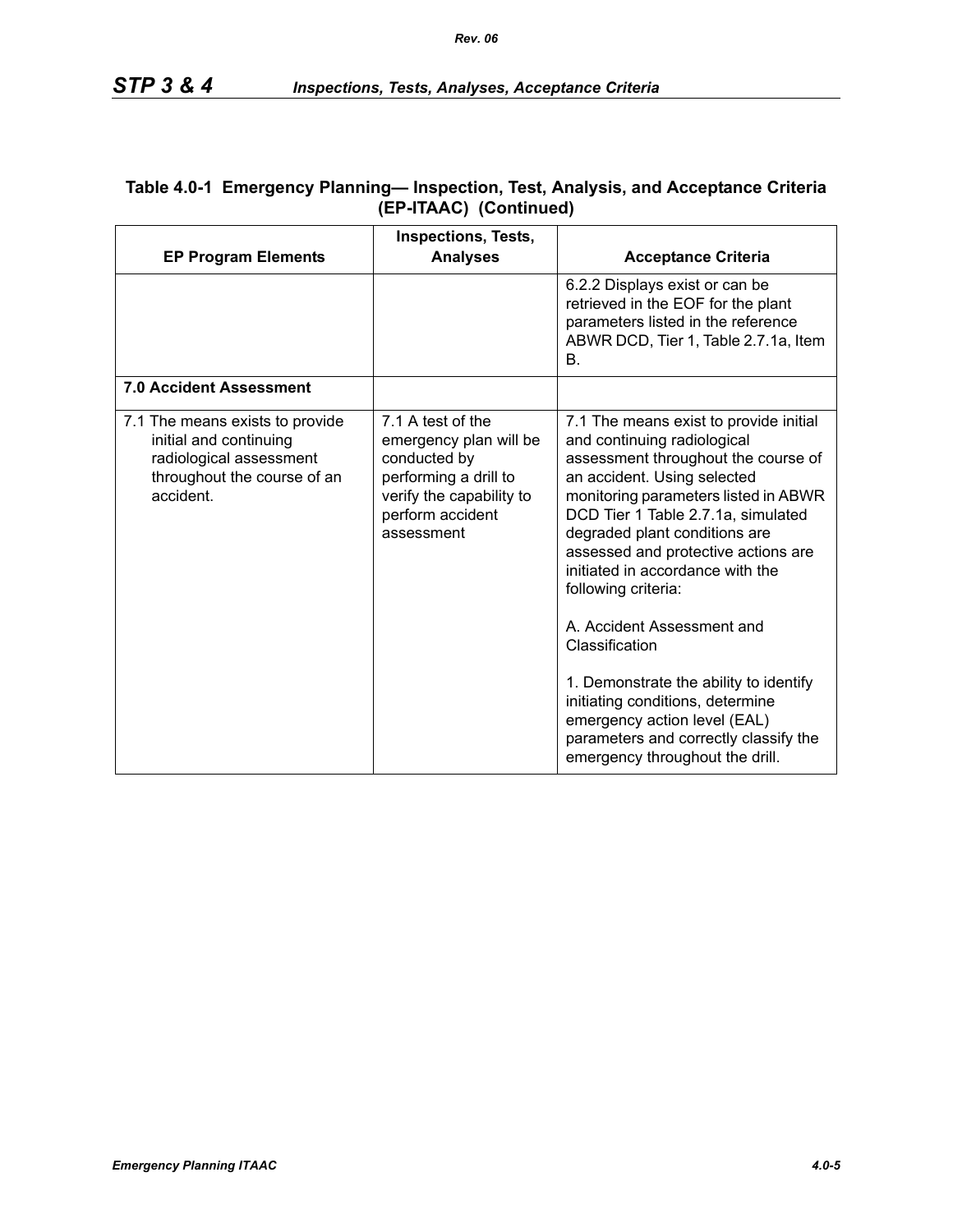|                                                                                                                                                                                                                                                    | <b>Inspections, Tests,</b>                                                                                                                               |                                                                                                                                                                                                                                                 |
|----------------------------------------------------------------------------------------------------------------------------------------------------------------------------------------------------------------------------------------------------|----------------------------------------------------------------------------------------------------------------------------------------------------------|-------------------------------------------------------------------------------------------------------------------------------------------------------------------------------------------------------------------------------------------------|
| <b>EP Program Elements</b>                                                                                                                                                                                                                         | <b>Analyses</b>                                                                                                                                          | <b>Acceptance Criteria</b>                                                                                                                                                                                                                      |
|                                                                                                                                                                                                                                                    |                                                                                                                                                          | B. Radiological Assessment and<br>Control                                                                                                                                                                                                       |
|                                                                                                                                                                                                                                                    |                                                                                                                                                          | 1. Demonstrate the ability to obtain<br>onsite radiological surveys and<br>samples.                                                                                                                                                             |
|                                                                                                                                                                                                                                                    |                                                                                                                                                          | 2. Demonstrate the ability to<br>continuously monitor and control<br>radiation exposure to emergency<br>workers.                                                                                                                                |
|                                                                                                                                                                                                                                                    |                                                                                                                                                          | 3. Demonstrate the ability to assemble<br>and deploy field monitoring teams.                                                                                                                                                                    |
|                                                                                                                                                                                                                                                    |                                                                                                                                                          | 4. Demonstrate the ability to<br>satisfactorily collect and disseminate<br>field team data.                                                                                                                                                     |
|                                                                                                                                                                                                                                                    |                                                                                                                                                          | 5. Demonstrate the ability to develop<br>dose projections.                                                                                                                                                                                      |
|                                                                                                                                                                                                                                                    |                                                                                                                                                          | 6. Demonstrate the ability to make the<br>decision whether to issue<br>radioprotective drugs, (KI), to<br>emergency workers                                                                                                                     |
|                                                                                                                                                                                                                                                    |                                                                                                                                                          | 7. Demonstrate the ability to develop<br>appropriate protective action<br>recommendations (PARs) and<br>expeditiously notify appropriate<br>authorities within 15 minutes of<br>development.                                                    |
| 7.2 The means exists to determine<br>the source term of releases of<br>radioactive material within<br>plant systems, and the<br>magnitude of the release of<br>radioactive materials based on<br>plant system parameters and<br>effluent monitors. | 7.2 A test of the<br><b>Emergency Plan</b><br>Implementing<br>Procedures (EPIPs) and<br>the Off Site Dose<br><b>Calculation Manual</b><br>(ODCM) will be | 7.2 The means exists to determine the<br>source term of releases of radioactive<br>material within plant systems, and the<br>magnitude of the release of<br>radioactive materials based on plant<br>system parameters and effluent<br>monitors. |
|                                                                                                                                                                                                                                                    | completed to verify<br>ability to determine the<br>source term, magnitude<br>of releases.                                                                | The EPIPS and ODCM correctly<br>calculate source terms and<br>magnitudes of postulated releases.                                                                                                                                                |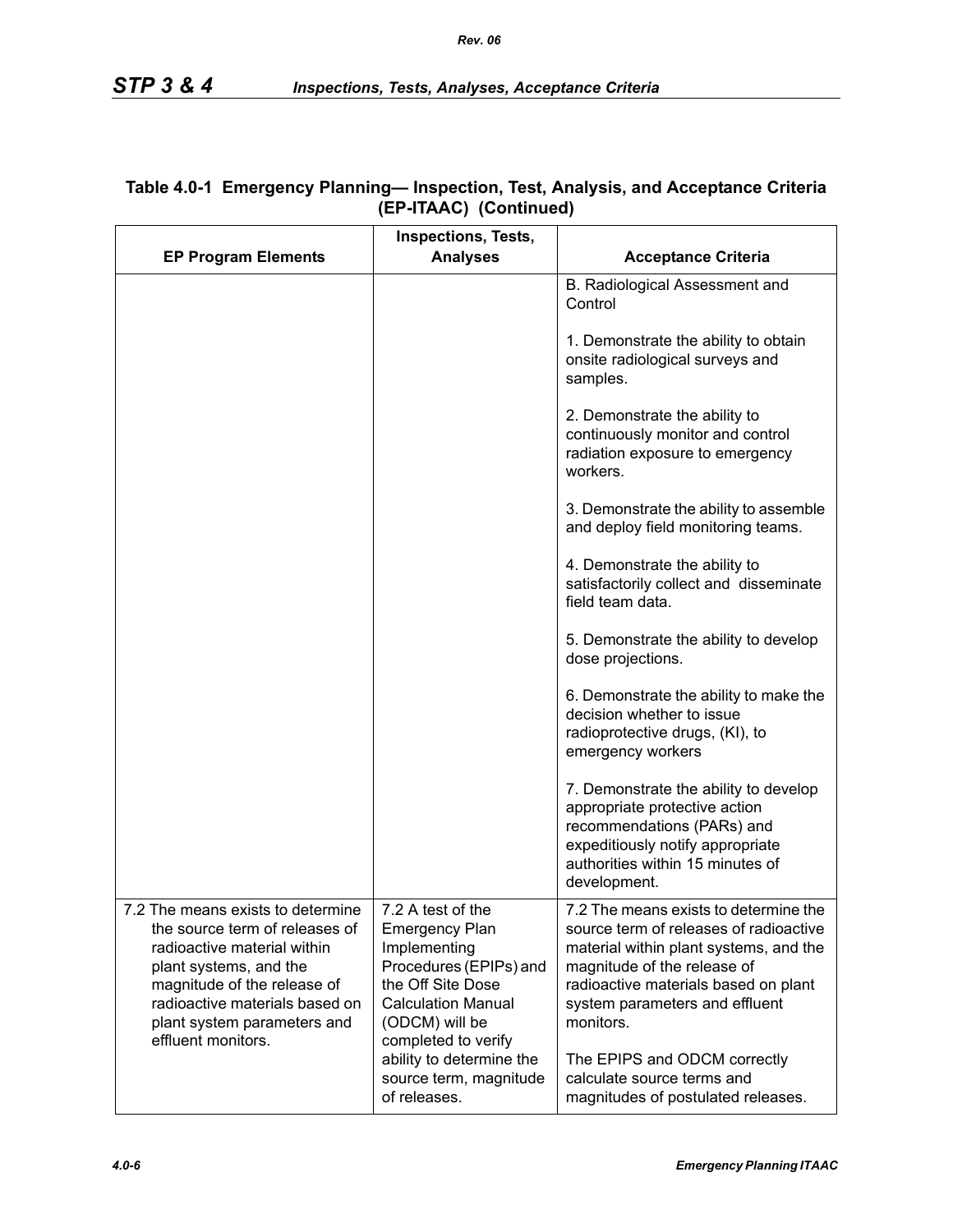| <b>EP Program Elements</b>                                                                                                                                                                                                                                                                                 | <b>Inspections, Tests,</b><br><b>Analyses</b>                                                                                                                                                                | <b>Acceptance Criteria</b>                                                                                                                                                                                                                                                                                                                                                                                                                                                        |
|------------------------------------------------------------------------------------------------------------------------------------------------------------------------------------------------------------------------------------------------------------------------------------------------------------|--------------------------------------------------------------------------------------------------------------------------------------------------------------------------------------------------------------|-----------------------------------------------------------------------------------------------------------------------------------------------------------------------------------------------------------------------------------------------------------------------------------------------------------------------------------------------------------------------------------------------------------------------------------------------------------------------------------|
| 7.3 The means exists to<br>continuously assess the<br>impact of the release of<br>radioactive materials to the<br>environment, accounting for<br>the relationship between<br>effluent monitor readings, and<br>onsite and offsite exposures<br>and contamination for various<br>meteorological conditions. | 7.3 A test of the EPIPs<br>and the ODCM will be<br>completed to verify the<br>relationship between<br>effluent monitor<br>readings, and offsite<br>exposures and<br>contaminations, has<br>been established. | 7.3 The means exists to continuously<br>assess the impact of the release of<br>radioactive materials to the<br>environment, accounting for the<br>relationship between effluent monitor<br>readings, and onsite and offsite<br>exposures and contamination for<br>various meteorological conditions.<br>The EPIPs and ODCM calculate the<br>relationship between effluent monitor<br>readings and offsite exposure and<br>contamination for various<br>meteorological conditions. |
| 7.4 The means exists to acquire<br>and evaluate meteorological<br>information.                                                                                                                                                                                                                             |                                                                                                                                                                                                              | 7.4 The means exists to acquire and<br>evaluate meteorological information.<br>The following parameters are<br>displayed in the TSC and Control<br>Room.<br>$\blacksquare$ Wind speed (10 m and 60 m)<br>■ Wind direction (10 m and 60 m)<br>■ Vertical temperature difference<br>(between 10 m and 60 m)<br>Ambient temperature (10 m)<br>■ Precipitation                                                                                                                        |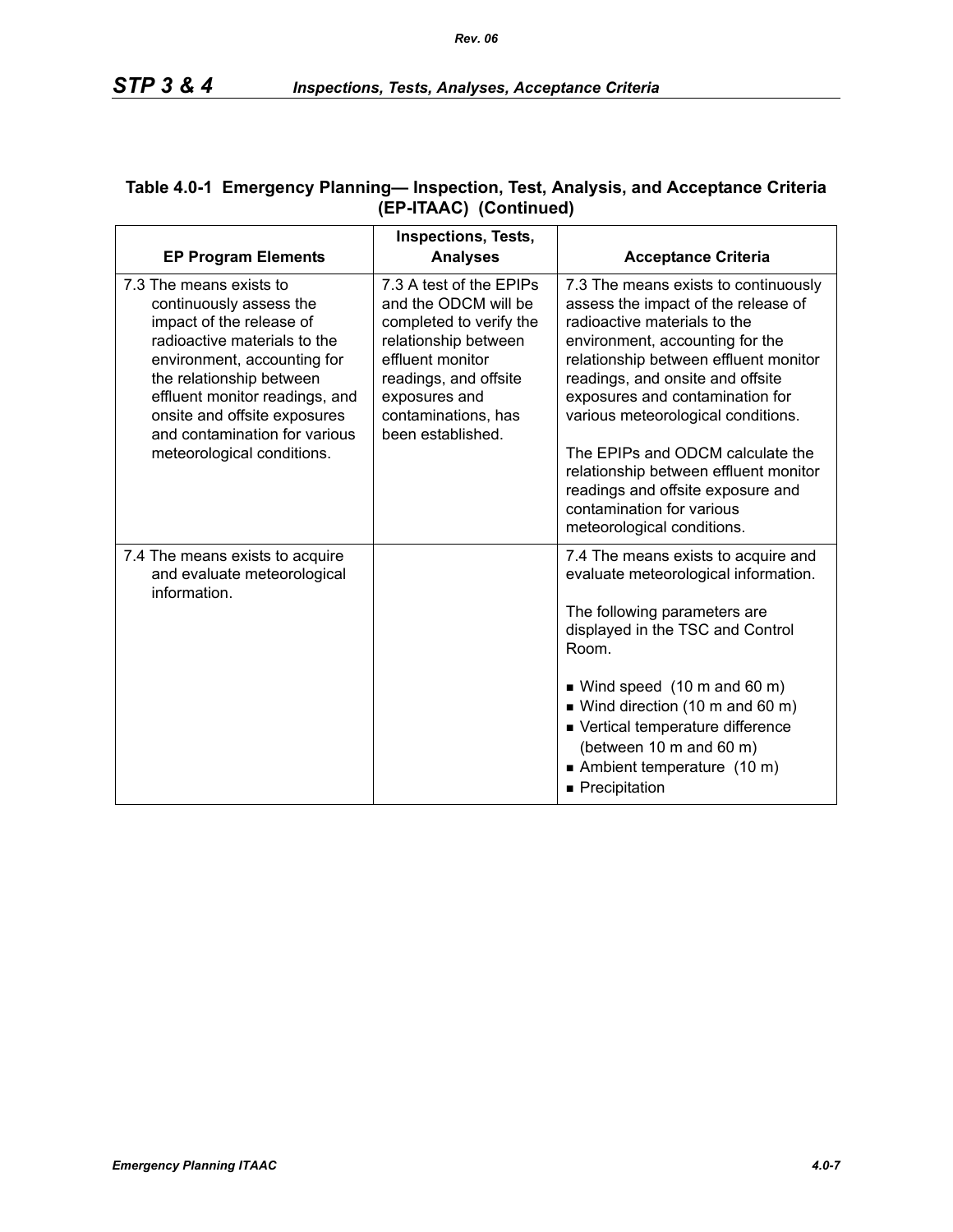| <b>EP Program Elements</b>                                                                                                                                                                                                                                                                                                                                 | <b>Inspections, Tests,</b><br><b>Analyses</b>           | <b>Acceptance Criteria</b>                                                                                                                                                                                                           |
|------------------------------------------------------------------------------------------------------------------------------------------------------------------------------------------------------------------------------------------------------------------------------------------------------------------------------------------------------------|---------------------------------------------------------|--------------------------------------------------------------------------------------------------------------------------------------------------------------------------------------------------------------------------------------|
| 7.5 The means exists to determine<br>the release rate and projected<br>doses if the instrumentation<br>used for assessment is off<br>scale or inoperable.                                                                                                                                                                                                  | 7.5 A test will be<br>performed of the<br>capabilities. | 7.5 A drill or exercise is conducted<br>demonstrating the capability for<br>determining release rates and<br>projected doses if the instrumentation<br>used for assessment is off scale or<br>inoperable.                            |
| 7.7 The means exists to make<br>rapid assessments of actual or<br>potential magnitude and<br>locations of any radiological<br>hazards through liquid or<br>gaseous release pathways,<br>including activation, notification<br>means, field team composition,<br>transportation, communication,<br>monitoring equipment, and<br>estimated deployment times. | 7.7 A test will be<br>performed of the<br>capabilities. | 7.7 A drill or exercise is conducted<br>demonstrating the capability for<br>making rapid assessments of actual<br>or potential magnitude and locations<br>of any radiological hazards through<br>liquid or gaseous release pathways. |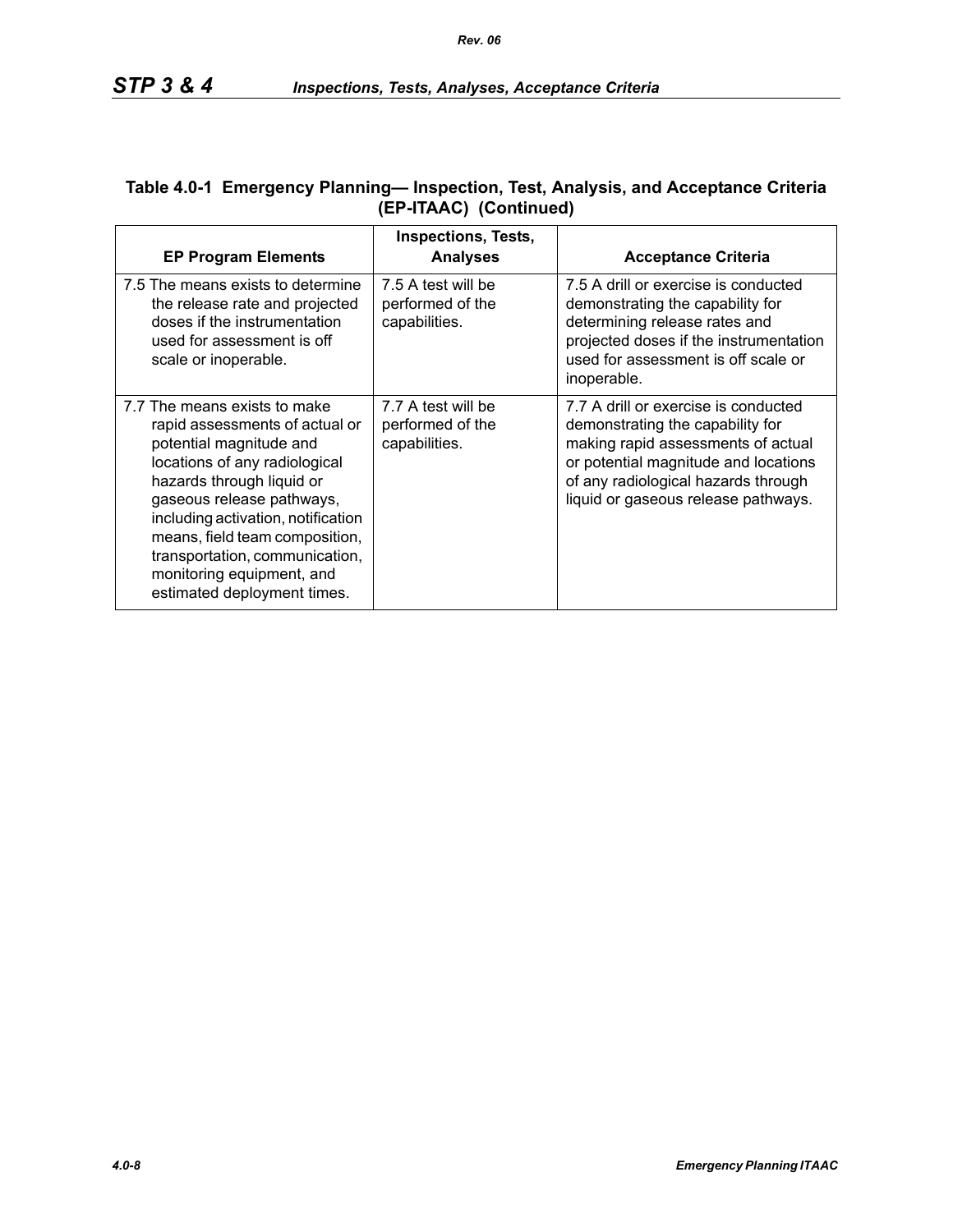| <b>EP Program Elements</b>                                                                                                                                                                                                                                                        | <b>Inspections, Tests,</b><br><b>Analyses</b>                                                                                                                                               | <b>Acceptance Criteria</b>                                                                                                                                                                                                                                                            |
|-----------------------------------------------------------------------------------------------------------------------------------------------------------------------------------------------------------------------------------------------------------------------------------|---------------------------------------------------------------------------------------------------------------------------------------------------------------------------------------------|---------------------------------------------------------------------------------------------------------------------------------------------------------------------------------------------------------------------------------------------------------------------------------------|
| 8.0 Exercises and Drills                                                                                                                                                                                                                                                          |                                                                                                                                                                                             |                                                                                                                                                                                                                                                                                       |
| 8.1 Licensee conducts a full<br>participation exercise to<br>evaluate major portions of<br>emergency response<br>capabilities, which includes<br>participation by each State and<br>local agency within the plume<br>exposure EPZ, and each State<br>within the ingestion control | 8.1 A full participation<br>exercise (test) will be<br>conducted within the<br>specified time periods of<br>Appendix E to 10 CFR<br>Part 50.A. Accident<br>Assessment and<br>Classification | 8.1.1 The exercise is completed within<br>the specified time periods of Appendix<br>E to 10 CFR Part 50. Onsite exercise<br>objectives have been met and there<br>are no uncorrected onsite<br>deficiencies.<br>The following onsite exercise<br>objectives are met:                  |
| EPZ.                                                                                                                                                                                                                                                                              |                                                                                                                                                                                             | A. Accident Assessment and<br>Classification                                                                                                                                                                                                                                          |
|                                                                                                                                                                                                                                                                                   |                                                                                                                                                                                             | 1. Demonstrate the ability to identify<br>initiating conditions, determine<br>emergency action level (EAL)<br>parameters, and correctly classify the<br>emergency throughout the exercise                                                                                             |
|                                                                                                                                                                                                                                                                                   |                                                                                                                                                                                             | Review Criteria:<br>Determine the correct highest<br>emergency classification level based<br>on events in progress, considering<br>past events and their impact on the<br>current conditions, within 15 minutes<br>from the time the initiating condition(s)<br>or EAL is identified. |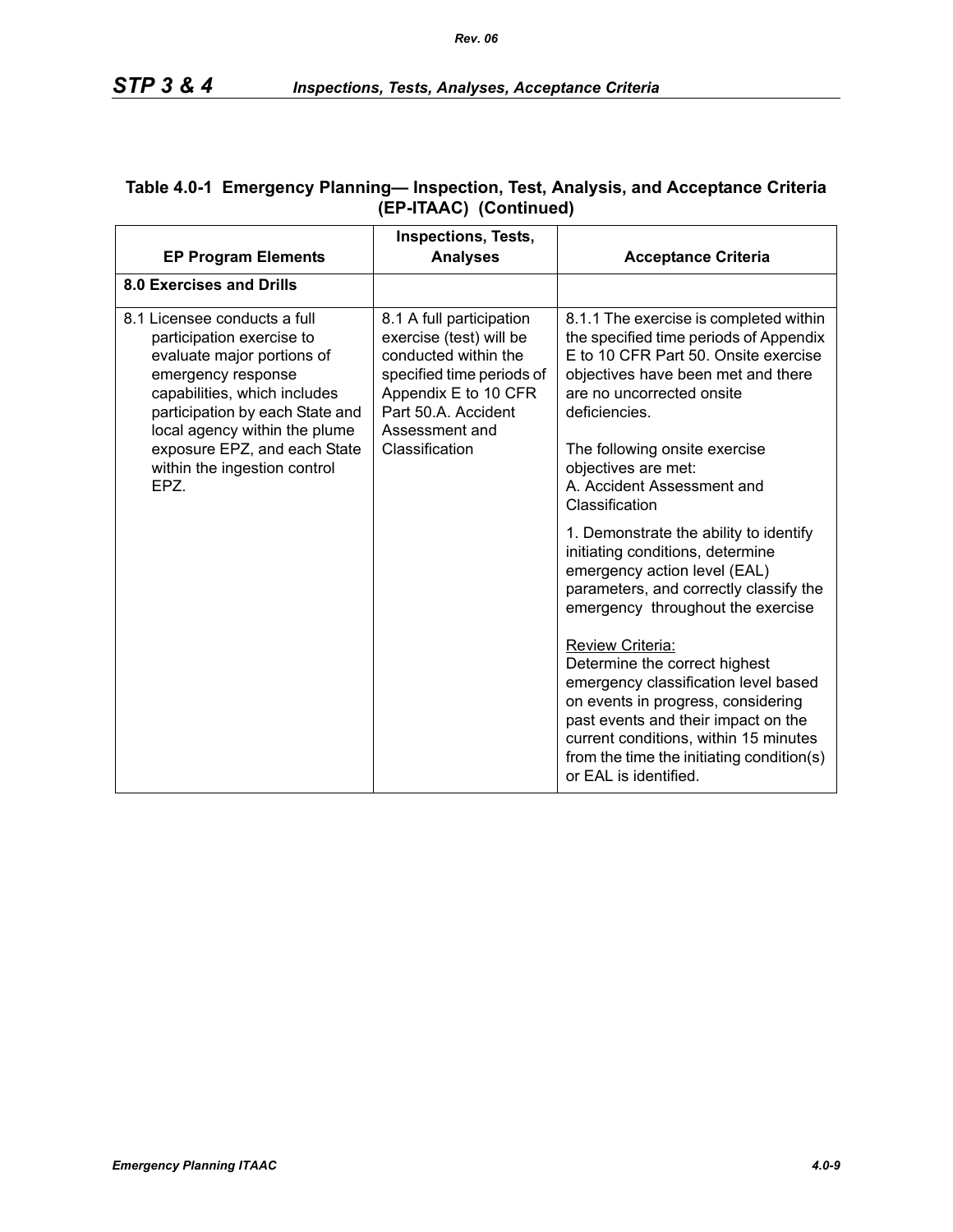|                            | <b>Inspections, Tests,</b> |                                                                                                                                                                                                                                                                                                                                                                                                                                                                                                                                                                                                                                                                                                                                                                                                                                                                                                                                                                                                                                                                                                                                                   |
|----------------------------|----------------------------|---------------------------------------------------------------------------------------------------------------------------------------------------------------------------------------------------------------------------------------------------------------------------------------------------------------------------------------------------------------------------------------------------------------------------------------------------------------------------------------------------------------------------------------------------------------------------------------------------------------------------------------------------------------------------------------------------------------------------------------------------------------------------------------------------------------------------------------------------------------------------------------------------------------------------------------------------------------------------------------------------------------------------------------------------------------------------------------------------------------------------------------------------|
| <b>EP Program Elements</b> | <b>Analyses</b>            | <b>Acceptance Criteria</b>                                                                                                                                                                                                                                                                                                                                                                                                                                                                                                                                                                                                                                                                                                                                                                                                                                                                                                                                                                                                                                                                                                                        |
|                            |                            | <b>B.</b> Notifications<br>1. Demonstrate the ability to alert,<br>notify, and mobilize site emergency<br>response personnel.<br>Review Criteria:<br>Complete an public address<br>announcement within 5 minutes of<br>the initial event classification for an<br>Alert or higher.<br>Activate the Emergency Notification<br>Response System (ENRS) within 10<br>minutes of the initial event<br>classification for an Alert or higher.<br>2. Demonstrate the ability to notify<br>responsible State, local government<br>agencies within 15 minutes, and the<br>NRC within 60 minutes after declaring<br>and emergency.<br><b>Review Criteria:</b><br>Transmit information using the<br>designated notification form in<br>accordance with approved EPIPs<br>within 15 minutes of event<br>classification.<br>Transmit information using the<br>designated notification form in<br>accordance with approved EPIPs<br>within 60 minutes of last transmittal<br>for a follow-up notification to State<br>and local authorities.<br>Transmit information using the<br>notification form within 60 minutes<br>of event classification for an initial |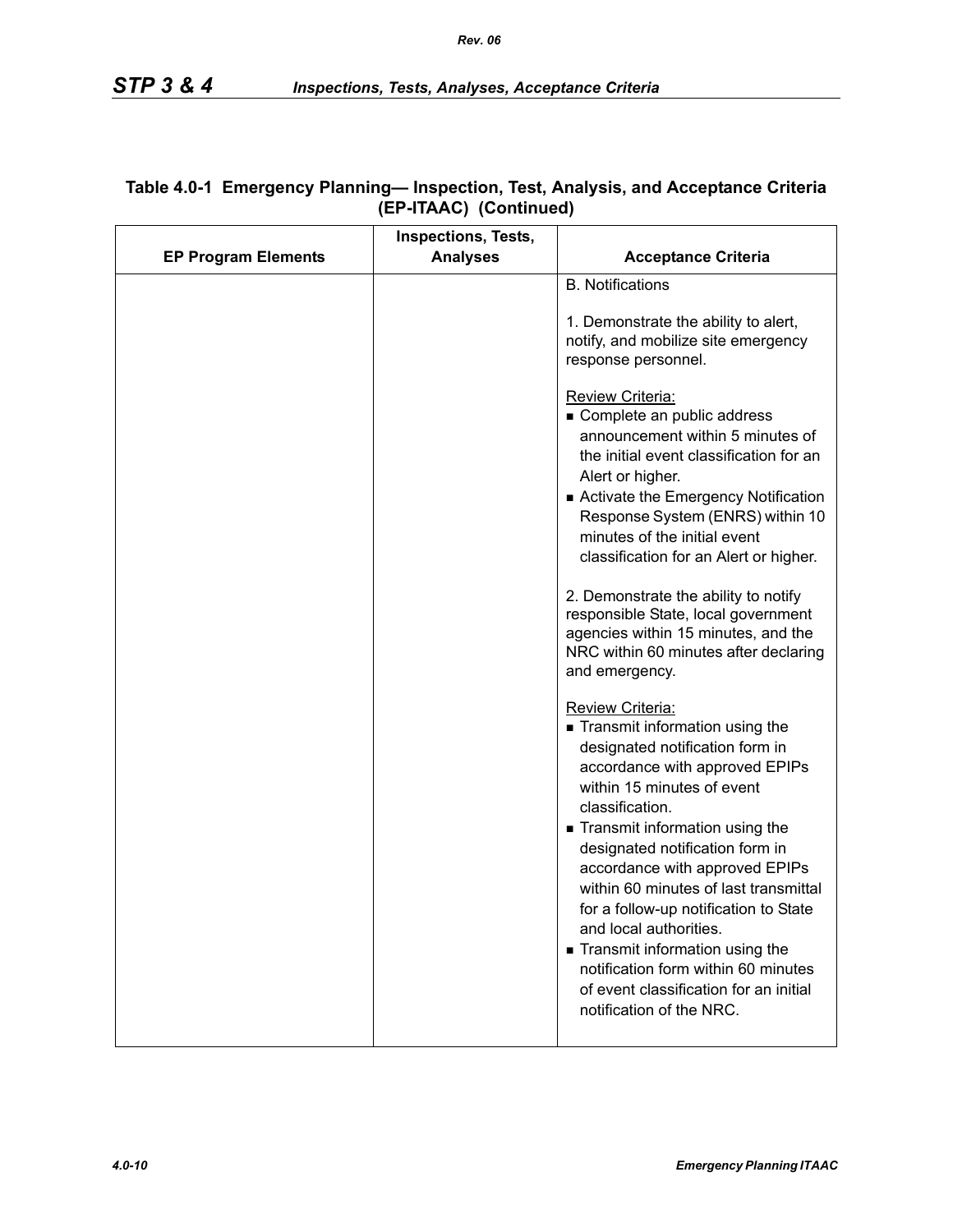|                            | Inspections, Tests, |                                                                                                                                                                                      |
|----------------------------|---------------------|--------------------------------------------------------------------------------------------------------------------------------------------------------------------------------------|
| <b>EP Program Elements</b> | <b>Analyses</b>     | <b>Acceptance Criteria</b>                                                                                                                                                           |
|                            |                     | 3. Demonstrate the ability to warn or<br>advise onsite individuals of the<br>emergency conditions.                                                                                   |
|                            |                     | Review Criteria:<br>Initiate notification of onsite<br>individuals (via plant page or<br>telephone) using the designated<br>checklist within 15 minutes of<br>notification.          |
|                            |                     | 4. Demonstrate the capability of the<br>Prompt Notification System (PNS), for<br>the public, to operate properly when<br>required.                                                   |
|                            |                     | Review Criteria:<br>■ 90% of the sirens operate properly<br>as indicated by the PNS command<br>console.                                                                              |
|                            |                     | C. Emergency Response                                                                                                                                                                |
|                            |                     | 1. Demonstrate the capability to direct<br>and control emergency operations.                                                                                                         |
|                            |                     | Review Criteria:<br>Command and control is<br>demonstrated by the Control Room<br>in the early phase of the emergency<br>and by the TSC or EOF within 60<br>minutes from activation. |
|                            |                     | 2. Demonstrate the ability to transfer<br>emergency direction from the Control<br>Room (simulator) to the TSC within 30<br>minutes from activation of the TSC.                       |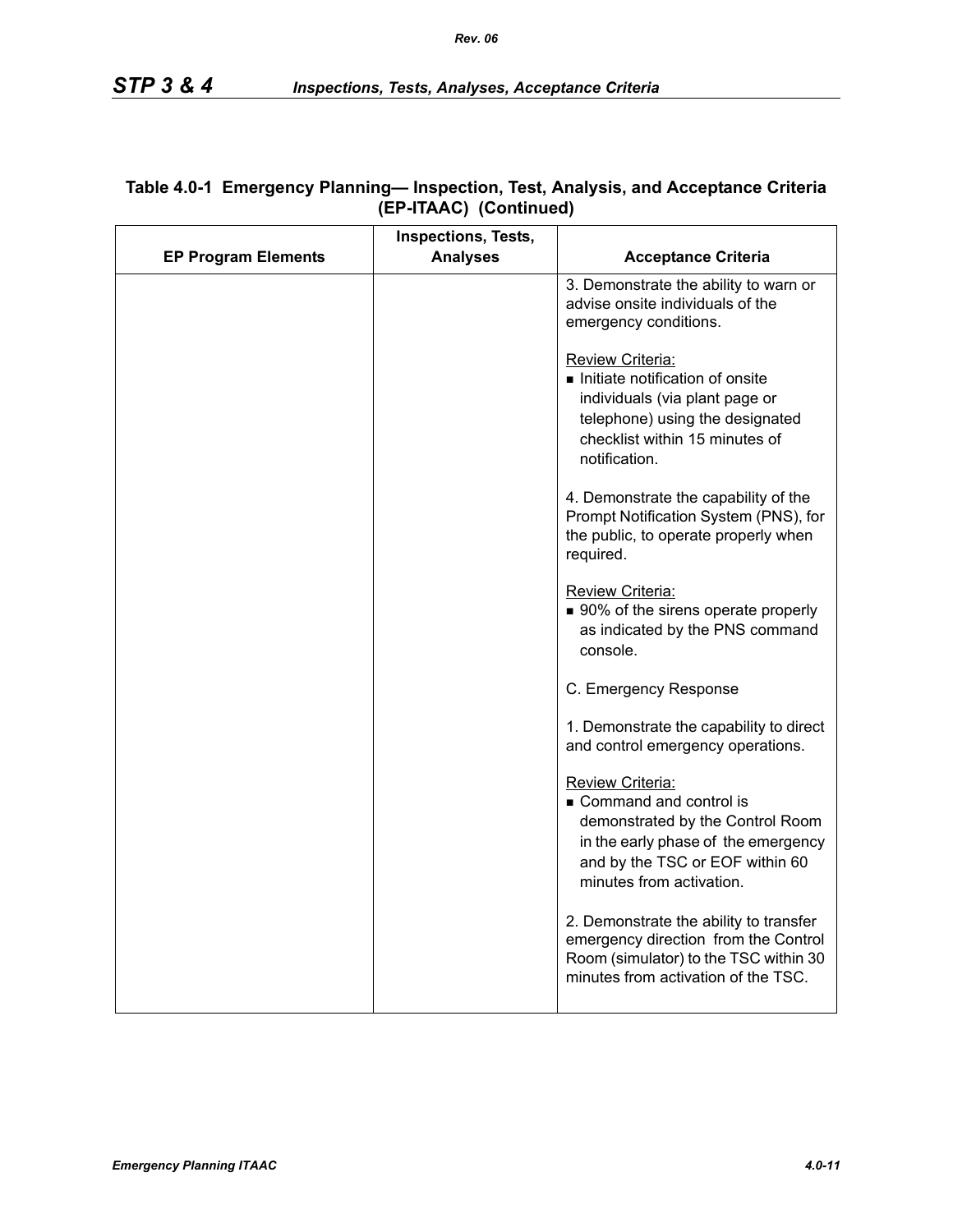|                            | <b>Inspections, Tests,</b> |                                                                                                                                                                                                  |
|----------------------------|----------------------------|--------------------------------------------------------------------------------------------------------------------------------------------------------------------------------------------------|
| <b>EP Program Elements</b> | <b>Analyses</b>            | <b>Acceptance Criteria</b>                                                                                                                                                                       |
|                            |                            | Review Criteria:<br>Evaluation of briefings conducted<br>prior to turnover responsibility.<br>Personnel document transfer of<br>duties.                                                          |
|                            |                            | 3. Demonstrate the ability to prepare<br>for around-the-clock staffing<br>requirements.                                                                                                          |
|                            |                            | Review Criteria:<br>Complete 24-hour staff<br>assignments.                                                                                                                                       |
|                            |                            | 4. Demonstrate the ability to perform<br>assembly and accountability for all<br>onsite individuals within 30 minutes of<br>an emergency requiring protected<br>area assembly and accountability. |
|                            |                            | Review Criteria:<br>• Protected area personnel assembly<br>and accountability completed within<br>30 minutes of the SAE or higher<br>emergency declaration via public<br>address announcement.   |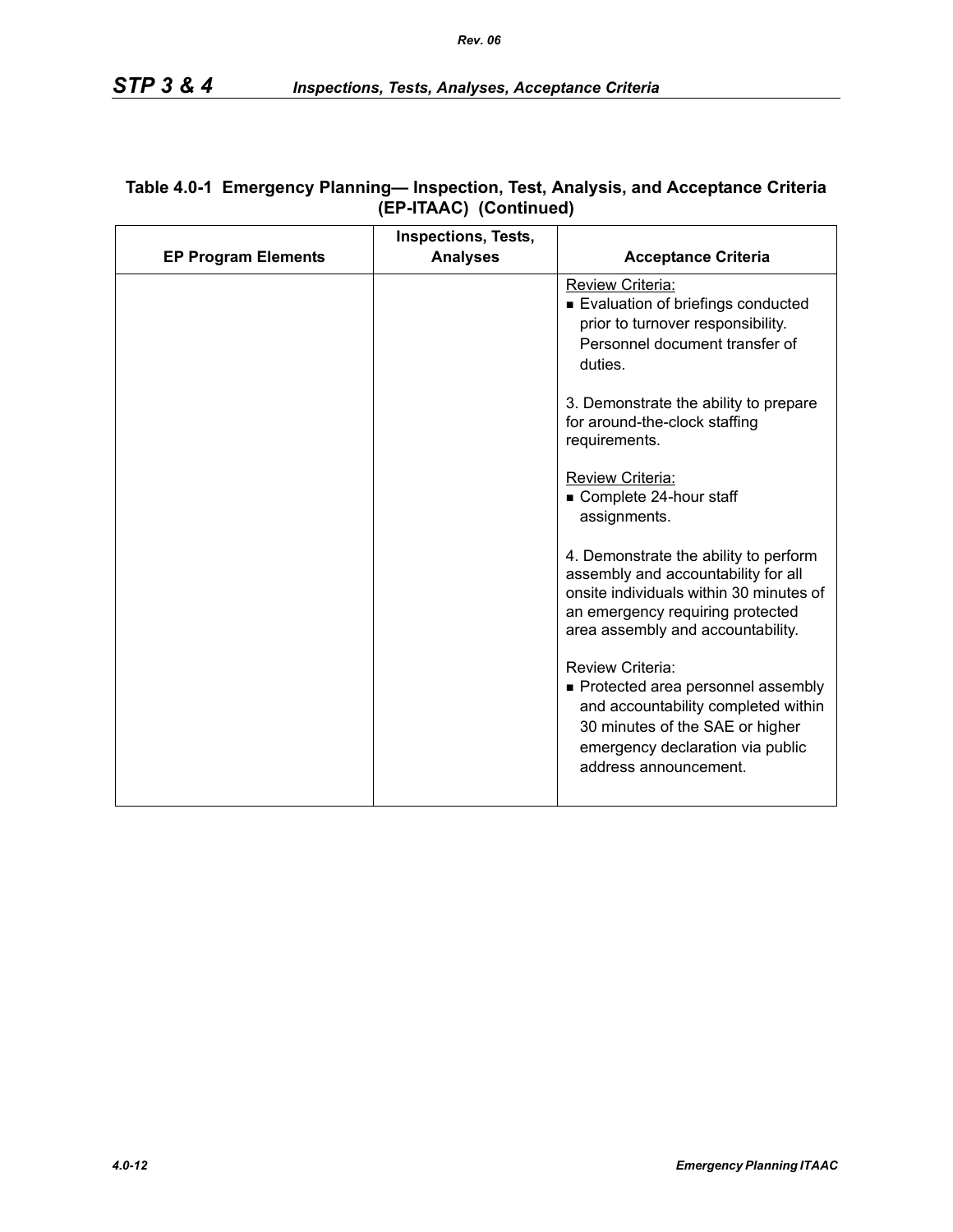|                            | <b>Inspections, Tests,</b> |                                                                                                                                                                                                                                                                                                                                                                                                            |
|----------------------------|----------------------------|------------------------------------------------------------------------------------------------------------------------------------------------------------------------------------------------------------------------------------------------------------------------------------------------------------------------------------------------------------------------------------------------------------|
| <b>EP Program Elements</b> | <b>Analyses</b>            | <b>Acceptance Criteria</b>                                                                                                                                                                                                                                                                                                                                                                                 |
|                            |                            | D. Emergency Response Facilities                                                                                                                                                                                                                                                                                                                                                                           |
|                            |                            | 1. Demonstrate timely activation of the<br>Operations Support Center (OSC).                                                                                                                                                                                                                                                                                                                                |
|                            |                            | Review Criteria:<br>The OSC is activated within about<br>60 minutes of the initial notification.                                                                                                                                                                                                                                                                                                           |
|                            |                            | 2. Demonstrate the adequacy of<br>equipment, security provisions, and<br>habitability precautions for the OSC,<br>as appropriate.                                                                                                                                                                                                                                                                          |
|                            |                            | Review Criteria:<br>Evaluation of the adequacy of the<br>emergency equipment in the<br>emergency response facilities,<br>including availability and general<br>consistency with EPIPs.<br>■ The Security Force Supervisor<br>implements and follows applicable<br>EPIP <sub>S</sub><br>The Health Physics Coordinator<br>implements the designated checklist<br>if onsite/offsite release has<br>occurred. |
|                            |                            |                                                                                                                                                                                                                                                                                                                                                                                                            |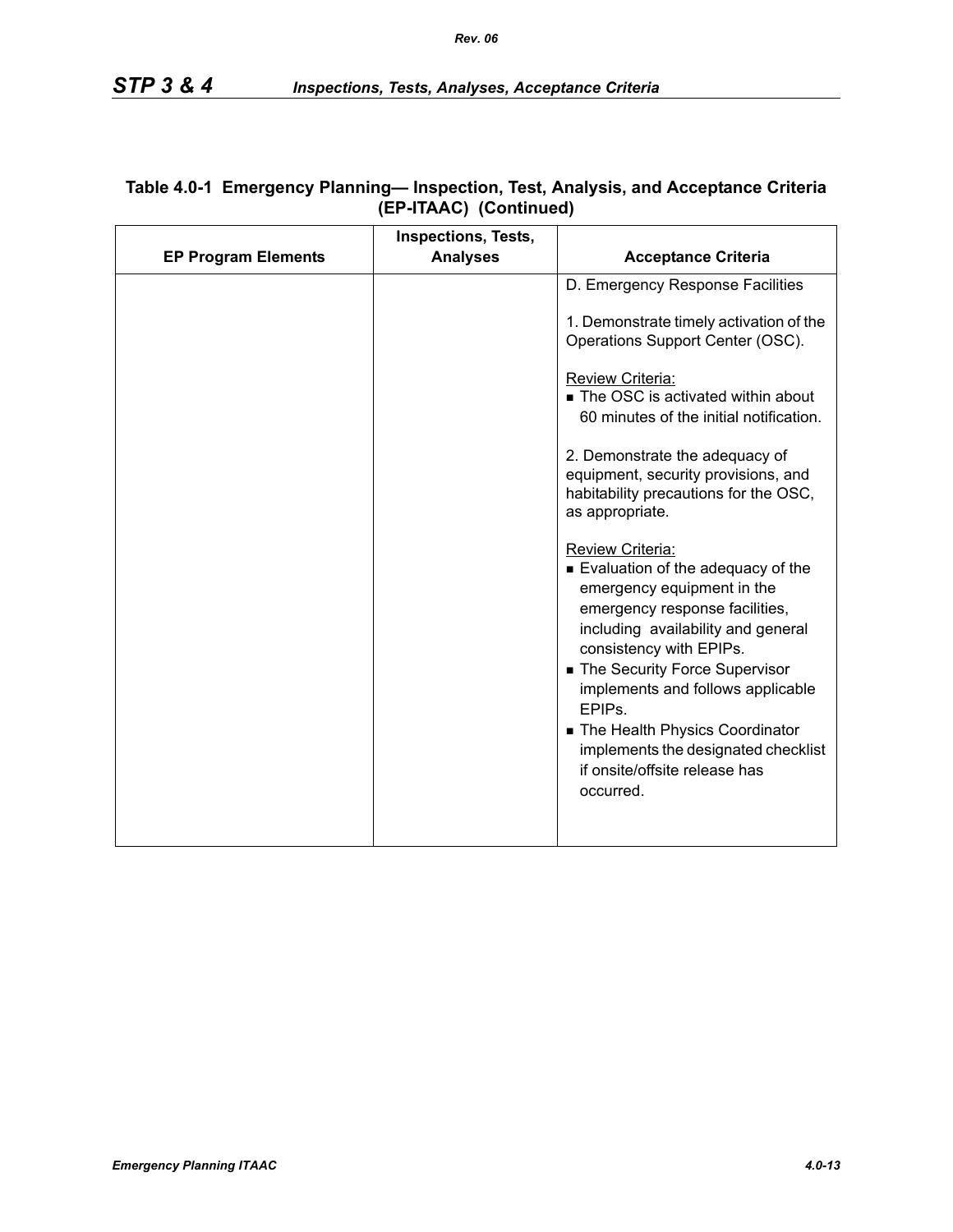| <b>EP Program Elements</b> | <b>Inspections, Tests,</b><br><b>Analyses</b> | <b>Acceptance Criteria</b>                                                                                                                                                                                                                                                                                                                                                                                                   |
|----------------------------|-----------------------------------------------|------------------------------------------------------------------------------------------------------------------------------------------------------------------------------------------------------------------------------------------------------------------------------------------------------------------------------------------------------------------------------------------------------------------------------|
|                            |                                               | 3. Demonstrate the adequacy of<br>communications for all emergency<br>support resources.                                                                                                                                                                                                                                                                                                                                     |
|                            |                                               | <b>Review Criteria:</b><br>■ Emergency response<br>communications listed in EPIPs are<br>available and operational.<br>Communications systems are<br>tested in accordance with the ERF<br>activation checklist.<br>ERF personnel are able to operate<br>all specified communication<br>systems.<br>• Clear primary and backup<br>communications links are<br>established and maintained for the<br>duration of the exercise. |
|                            |                                               |                                                                                                                                                                                                                                                                                                                                                                                                                              |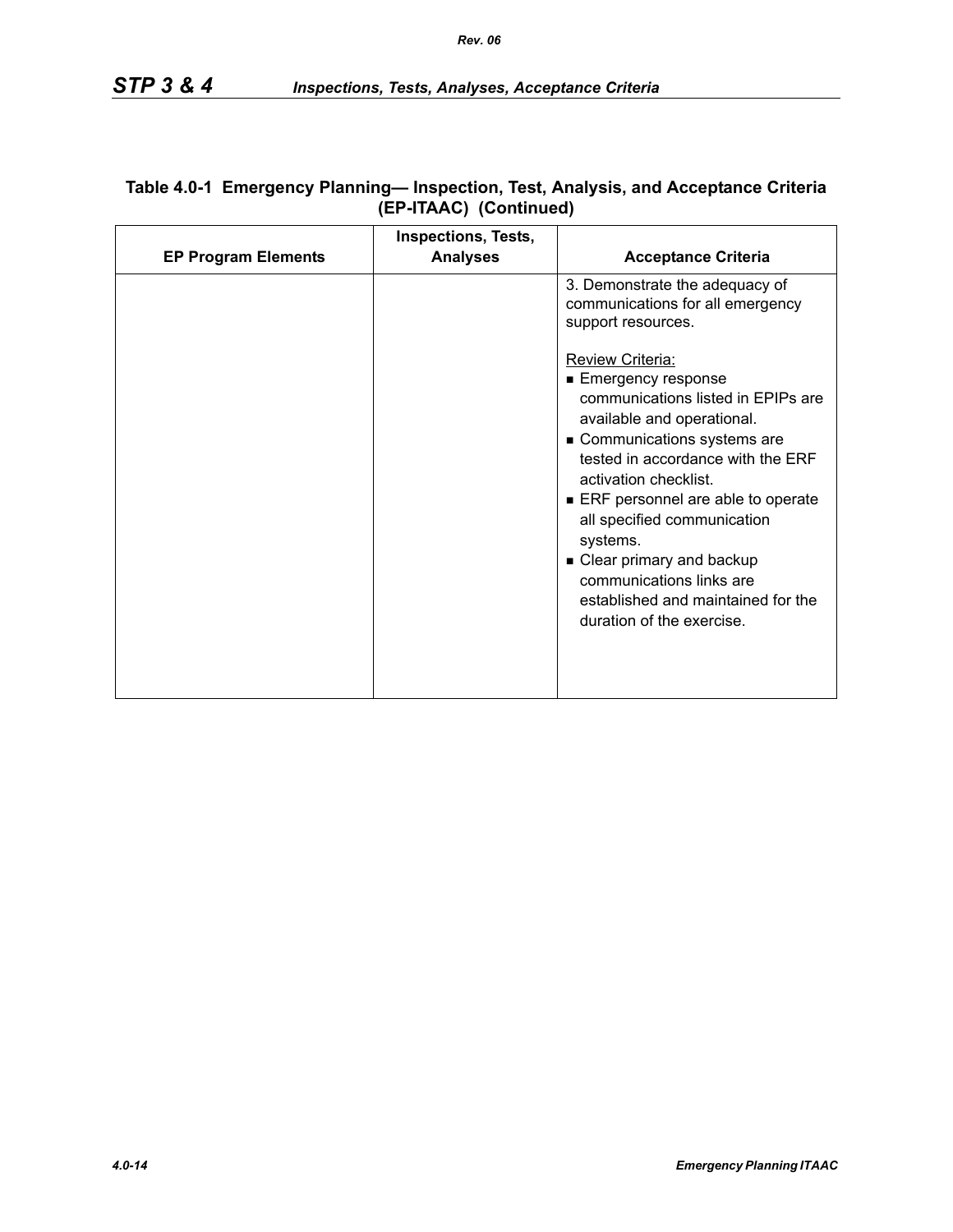|                            | Inspections, Tests, |                                                                                                                                                                                                                                                                                                                                                                                                                                                       |
|----------------------------|---------------------|-------------------------------------------------------------------------------------------------------------------------------------------------------------------------------------------------------------------------------------------------------------------------------------------------------------------------------------------------------------------------------------------------------------------------------------------------------|
| <b>EP Program Elements</b> | <b>Analyses</b>     | <b>Acceptance Criteria</b>                                                                                                                                                                                                                                                                                                                                                                                                                            |
|                            |                     | E. Radiological Assessment and<br>Control                                                                                                                                                                                                                                                                                                                                                                                                             |
|                            |                     | 1. Demonstrate the ability to obtain<br>onsite radiological surveys and<br>samples.                                                                                                                                                                                                                                                                                                                                                                   |
|                            |                     | Review Criteria:<br>HP Technicians demonstrate the<br>ability to obtain appropriate<br>instruments (range and type) and<br>take surveys.<br>Airborne samples are taken when<br>the conditions indicate the need for<br>the information.                                                                                                                                                                                                               |
|                            |                     | 2. Demonstrate the ability to<br>continuously monitor and control<br>radiation exposure to emergency<br>workers.                                                                                                                                                                                                                                                                                                                                      |
|                            |                     | Review Criteria:<br>Emergency workers are issued self-<br>reading dosimeters when radiation<br>levels require, and exposures are<br>controlled to 10 CFR Part 20 limits<br>(unless the emergency director<br>authorizes emergency limits).<br>Exposure records are available,<br>either from the Health Physics<br>computer or a hard copy dose<br>report.<br>Emergency workers include<br>Security and personnel within all<br>emergency facilities. |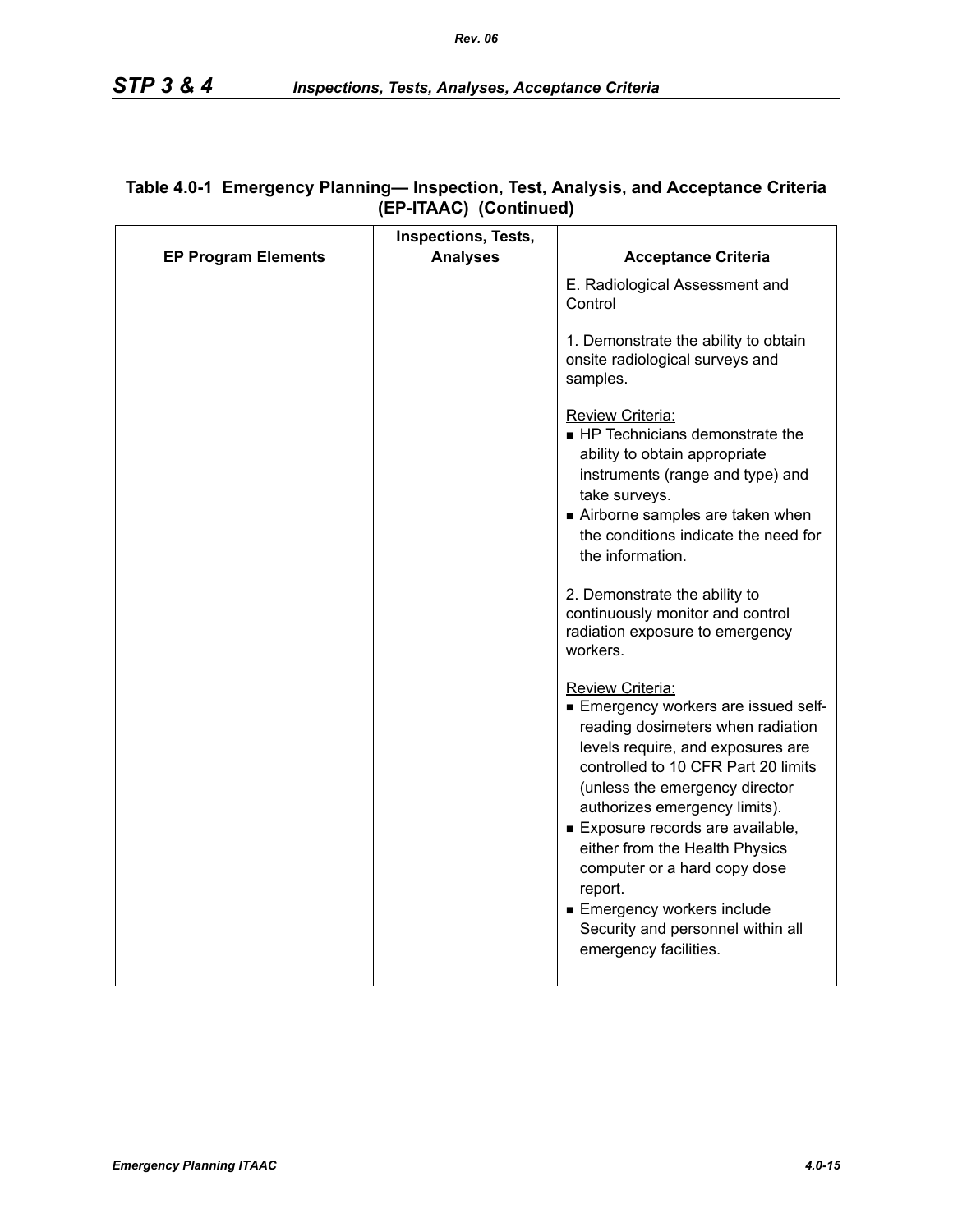|                            | <b>Inspections, Tests,</b> |                                                                                                                                                                                                                                                                                                                                                                                           |
|----------------------------|----------------------------|-------------------------------------------------------------------------------------------------------------------------------------------------------------------------------------------------------------------------------------------------------------------------------------------------------------------------------------------------------------------------------------------|
| <b>EP Program Elements</b> | <b>Analyses</b>            | <b>Acceptance Criteria</b>                                                                                                                                                                                                                                                                                                                                                                |
|                            |                            | 3. Demonstrate the ability to assemble<br>and deploy field monitoring teams<br>within 60 minutes from the decision to<br>do so.                                                                                                                                                                                                                                                           |
|                            |                            | Review Criteria:<br>■ Field Monitoring team is ready to be<br>deployed within 60 minutes of being<br>requested from the OSC.                                                                                                                                                                                                                                                              |
|                            |                            | 4. Demonstrate the ability to<br>satisfactorily collect and disseminate<br>field team data.                                                                                                                                                                                                                                                                                               |
|                            |                            | Review Criteria:<br>Field team data to be collected is<br>dose rate or counts per minute<br>(cpm) from the plume, both open<br>and closed window, and air sample<br>(gross/net cpm) for particulate and<br>iodine, if applicable.<br>Satisfactory data dissemination is<br>from the field team to the Dose<br>Assessor, via the field team<br>communicator and field team<br>coordinator. |
|                            |                            | 5. Demonstrate the ability to develop<br>dose projections.                                                                                                                                                                                                                                                                                                                                |
|                            |                            | Review Criteria:<br>The on-shift HP or the Dose Assessor<br>performs timely and accurate dose<br>projections, in accordance EPIPs.                                                                                                                                                                                                                                                        |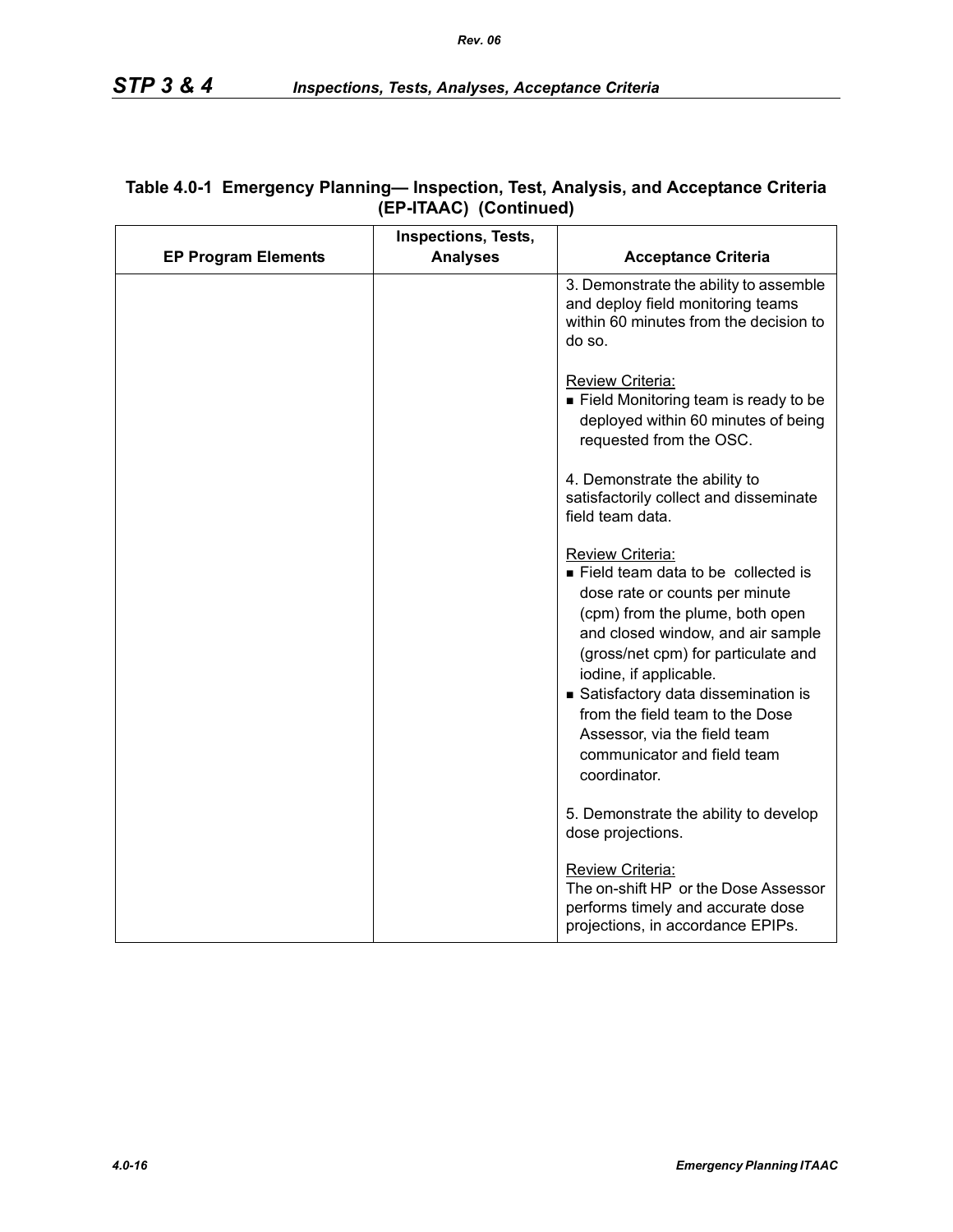|                            | <b>Inspections, Tests,</b> |                                                                                                                                                                                                                                                                                                                                                                   |
|----------------------------|----------------------------|-------------------------------------------------------------------------------------------------------------------------------------------------------------------------------------------------------------------------------------------------------------------------------------------------------------------------------------------------------------------|
| <b>EP Program Elements</b> | <b>Analyses</b>            | <b>Acceptance Criteria</b>                                                                                                                                                                                                                                                                                                                                        |
|                            |                            | 6. Demonstrate the ability to make the<br>decision whether to issue<br>radioprotective drugs (KI) to<br>emergency workers.                                                                                                                                                                                                                                        |
|                            |                            | Review Criteria:<br>KI is taken (simulated) if the<br>estimated dose to the thyroid will<br>exceed 25 rem committed dose<br>equivalent (CDE).                                                                                                                                                                                                                     |
|                            |                            | 7. Demonstrate the ability to develop<br>appropriate protective action<br>recommendations (PARs), and notify<br>appropriate authorities within 15<br>minutes of development.                                                                                                                                                                                      |
|                            |                            | Review Criteria:<br>Total effective dose equivalent<br>TEDE and CDE dose projections<br>from the dose assessment<br>computer code are compared to<br>EPIP <sub>s</sub> .<br>• PARs are developed within 15<br>minutes of data availability.<br>• PARs are transmitted via voice or<br>fax within 15 minutes of event<br>classification and/or PAR<br>development. |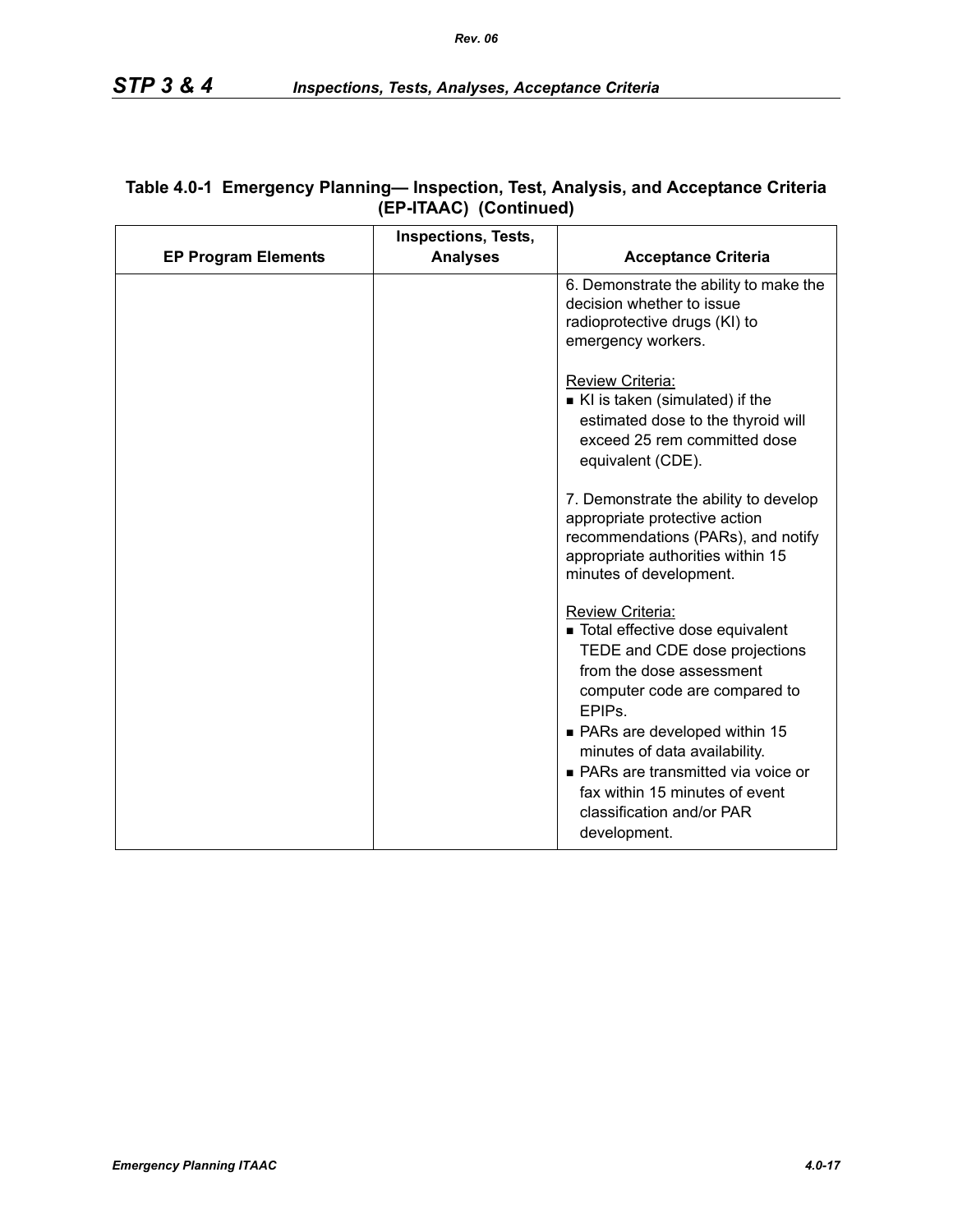|                            | <b>Inspections, Tests,</b> |                                                                                                                                                                                                                                                                                                 |
|----------------------------|----------------------------|-------------------------------------------------------------------------------------------------------------------------------------------------------------------------------------------------------------------------------------------------------------------------------------------------|
| <b>EP Program Elements</b> | <b>Analyses</b>            | <b>Acceptance Criteria</b>                                                                                                                                                                                                                                                                      |
|                            |                            | F. Public Information<br>1. Demonstrate the capability to<br>develop and disseminate clear,<br>accurate, and timely information to the<br>news media in accordance with<br>EPIPs.                                                                                                               |
|                            |                            | Review Criteria:<br>• Media information (e.g., press<br>releases, press briefings, electronic<br>media) are made available by the<br>On-Call Media Representative.<br>Follow-up information is provided, at<br>a minimum, within 60 minutes of an<br>emergency classification or PAR<br>change. |
|                            |                            | 2. Demonstrate the capability to<br>establish and effectively operate<br>rumor control in a coordinated<br>fashion.                                                                                                                                                                             |
|                            |                            | Review Criteria:<br>• Calls are answered in a timely<br>manner with the correct information,<br>in accordance with EPIPs.<br>• Calls are returned or forwarded, as<br>appropriate, to demonstrate<br>responsiveness.<br>Rumors are identified and addressed.                                    |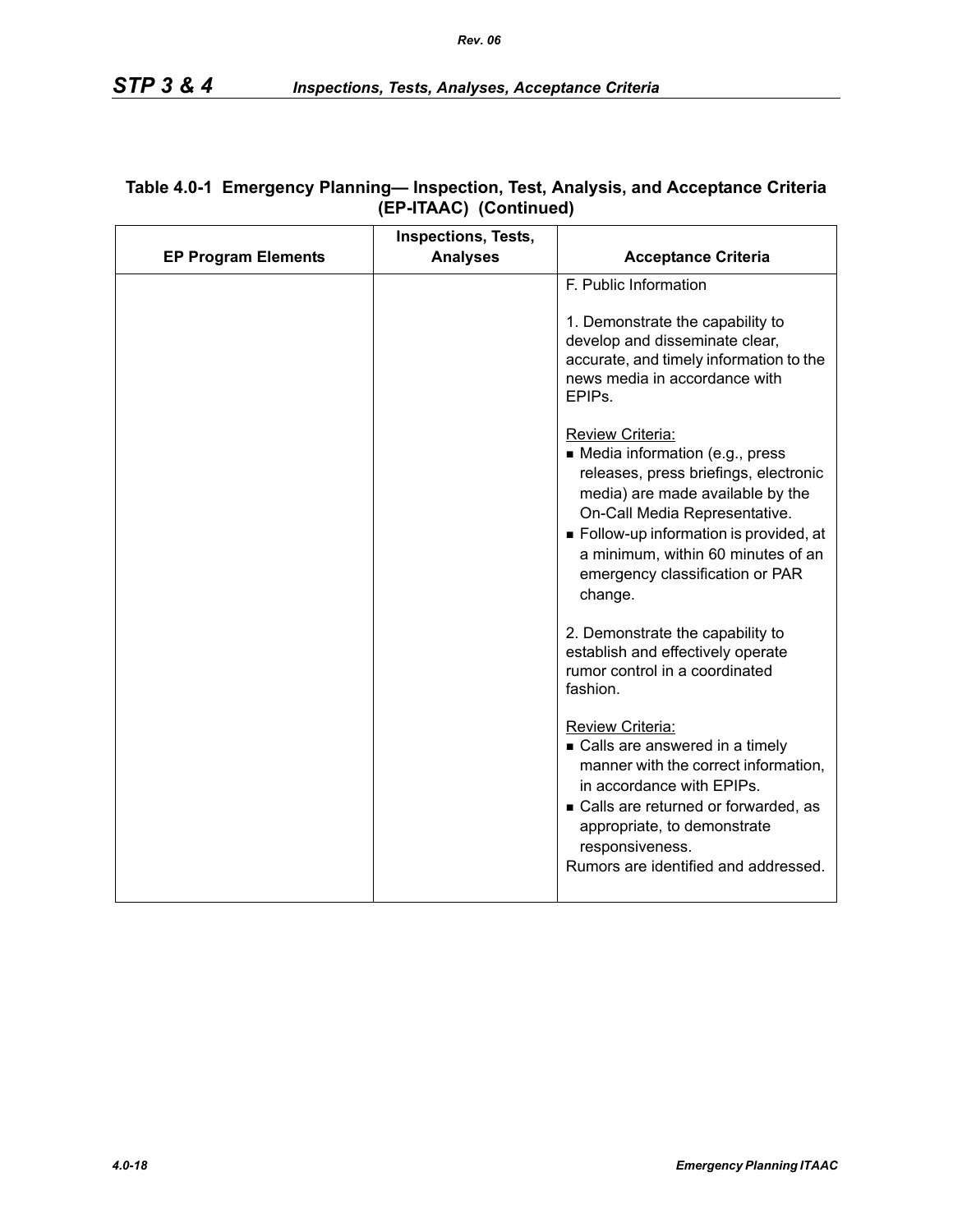|                            | Inspections, Tests, |                                                                                                                                                                                                                                                                                                                                                                                                                                                                                                                                                                                                                                                                                                                |
|----------------------------|---------------------|----------------------------------------------------------------------------------------------------------------------------------------------------------------------------------------------------------------------------------------------------------------------------------------------------------------------------------------------------------------------------------------------------------------------------------------------------------------------------------------------------------------------------------------------------------------------------------------------------------------------------------------------------------------------------------------------------------------|
| <b>EP Program Elements</b> | <b>Analyses</b>     | <b>Acceptance Criteria</b>                                                                                                                                                                                                                                                                                                                                                                                                                                                                                                                                                                                                                                                                                     |
|                            |                     | G. Evaluation<br>1. Demonstrate the ability to conduct<br>a post-exercise critique, to determine<br>areas requiring improvement and<br>corrective action.<br>Review Criteria:<br>An exercise time line is developed,<br>followed by an evaluation of the<br>objectives.<br>Significant problems in achieving<br>the objectives are discussed to<br>ensure understanding of why<br>objectives were not fully achieved.<br>Recommendations for improvement                                                                                                                                                                                                                                                       |
|                            |                     | in areas are discussed.<br>8.1.2 Onsite emergency response<br>personnel are mobilized in sufficient<br>number to fill the emergency positions<br>identified in emergency plan Section<br>C, and they successfully perform their<br>assigned responsibilities as outlined<br>in Acceptance Criterion 8.1.1.D,<br><b>Emergency Response Facilities.</b><br>8.1.3 The exercise is completed within<br>the specified time periods of 10 CFR<br>Part 50, Appendix E; offsite exercise<br>objectives have been met; and there<br>are no uncorrected offsite<br>deficiencies, exercise deficiencies, or<br>a license condition which requires<br>offsite exercise deficiencies to be<br>corrected prior to fuel load. |